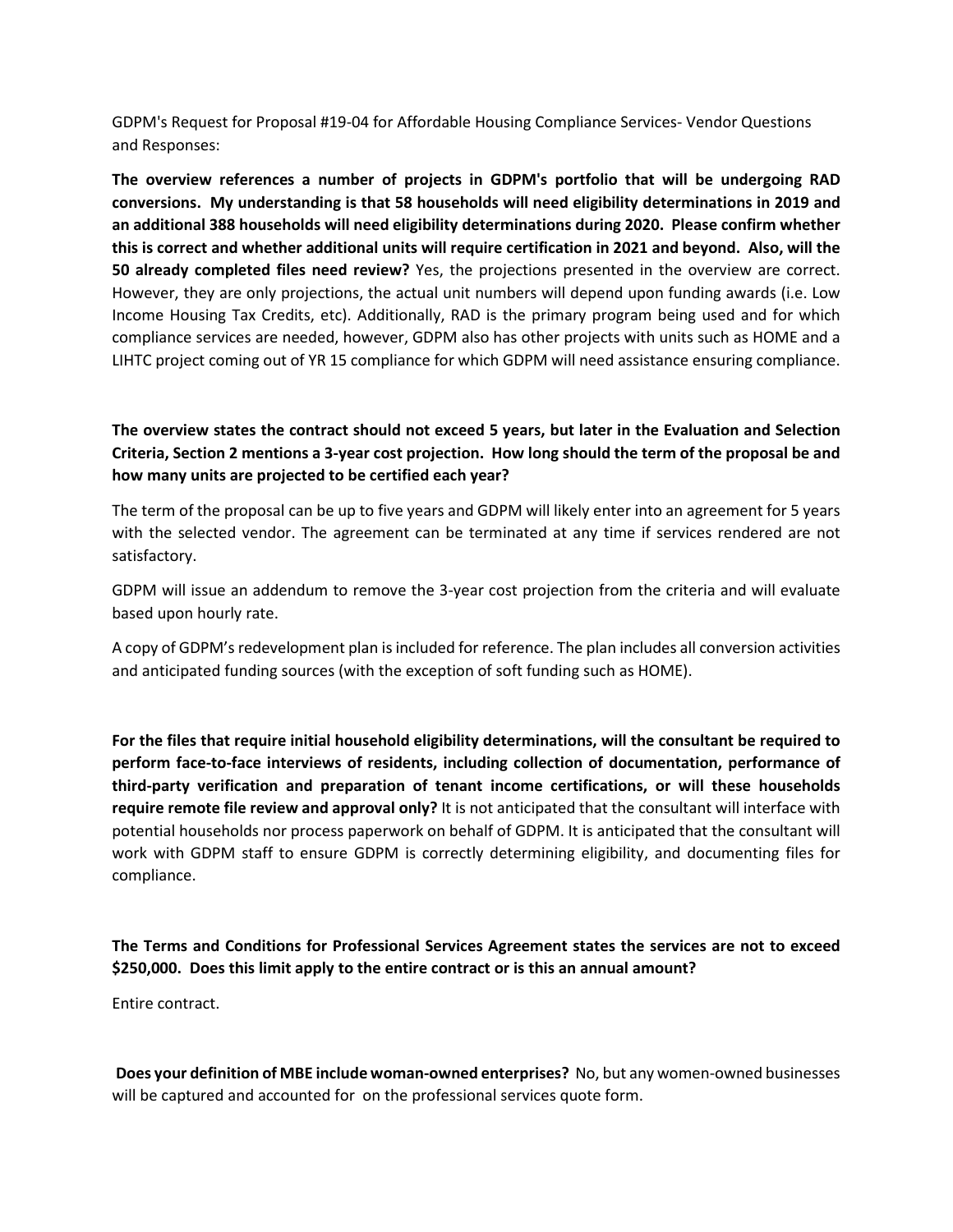## **Multi‐Phase Redevlopment Plan, 2018‐2025**



# **Section 18 : 2018**

|                               |                |                        |                | <b>SAC</b>         |                        |                                       |                                      |
|-------------------------------|----------------|------------------------|----------------|--------------------|------------------------|---------------------------------------|--------------------------------------|
| <b>Development</b>            | <b>AMP</b>     | <b>Section 18 Type</b> | Units #        | <b>Application</b> | <b>Justification</b>   | <b>Notes</b>                          |                                      |
| Winters                       | 3              | Dipso-sell FMV         | 6              |                    | Dec-18 Obsolescence    | RAD 2024-2025 if Section 18 is denied |                                      |
|                               |                |                        |                |                    |                        |                                       |                                      |
| Superba                       | 4              | Dispo- sell FMV        | 24             |                    | Dec-18 Obsolescence    | RAD 2023 if Section 18 is denied      |                                      |
|                               |                |                        |                |                    |                        |                                       |                                      |
| Willow                        | 5              | Dispo- sell FMV        | 6              |                    | Dec-18 Obsolescence    | RAD 2024-2025 if Section 18 is denied |                                      |
| Hoch                          | 5              | Dispo- sell FMV        | 6              |                    | Dec-18 Obsolescence    | RAD 2024-2025 if Section 18 is denied |                                      |
| Gettysburg                    | $\overline{3}$ | Dispo-sell FMV         | 5              |                    | Dec-18 Obsolescence    | RAD 2024-2025 if Section 18 is denied |                                      |
| 1617 Liscum                   | 10             | Dispo- sell FMV        | 1              |                    | Dec-18 Scattered Sites | Vacant                                |                                      |
| 1706 Hannibal                 | 10             | Dispo-sell FMV         | $\mathbf{1}$   |                    | Dec-18 Scattered Sites | offer of sale to resident             |                                      |
| 1822 Ditzel                   | 10             | Dispo-sell FMV         | $\mathbf{1}$   |                    | Dec-18 Scattered Sites | offer of sale to resident             |                                      |
| 2005 Val Vista                | 10             | Dispo-sell FMV         | $\mathbf{1}$   |                    | Dec-18 Scattered Sites | offer of sale to resident             |                                      |
| 2056 Hickorydale              | 10             | Dispo- sell FMV        | $\mathbf{1}$   |                    | Dec-18 Scattered Sites | vacant                                |                                      |
| 3000 Germantown               | 10             | Dispo-sell FMV         | 1              |                    | Dec-18 Scattered Sites | offer of sale to resident             |                                      |
| 4826 Burkhardt                | 10             | Dispo- sell FMV        | $\mathbf{1}$   |                    | Dec-18 Scattered Sites | vacant                                |                                      |
| Parkside                      | 8              | Dispo-sell FMV         | $\Omega$       |                    | Dec-18 Vacant Land     |                                       |                                      |
| <b>Arlington Courts</b>       | 8              | Dispo- sell FMV        | 0              |                    | vacant land            |                                       | <b>Possible Voluntary Conversion</b> |
|                               |                |                        |                |                    |                        |                                       |                                      |
|                               |                |                        |                |                    |                        |                                       |                                      |
| Watervilet                    | 4              | Dispo-convert to PBV   | 4              |                    | Dec-18 Scattered Sites |                                       | <b>Wentworth -147 units</b>          |
| Hilgeford                     | 5              | Dispo-convert to PBV   | 4              |                    | Dec-18 Scattered Sites |                                       |                                      |
| Governors Square              | 6              | Dispo-convert to PBV   | 4              |                    | Dec-18 Scattered Sites |                                       |                                      |
| <b>Red Bluff</b>              | 6              | Dispo-convert to PBV   | 4              |                    | Dec-18 Scattered Sites |                                       |                                      |
| <b>Hope VI Vacant Parcels</b> |                | Dispo - sell FMV       | $\Omega$       |                    | vacant land            |                                       |                                      |
| Wilkinson - partial           | 6              | Demo                   | $\mathfrak{p}$ |                    | Obsolescence           |                                       |                                      |
| Hilltop                       | $\overline{7}$ | Demo                   | 150            |                    | Jan-19 Obsolescence    |                                       |                                      |
|                               |                |                        |                |                    |                        |                                       |                                      |
|                               |                |                        | 220            |                    |                        |                                       |                                      |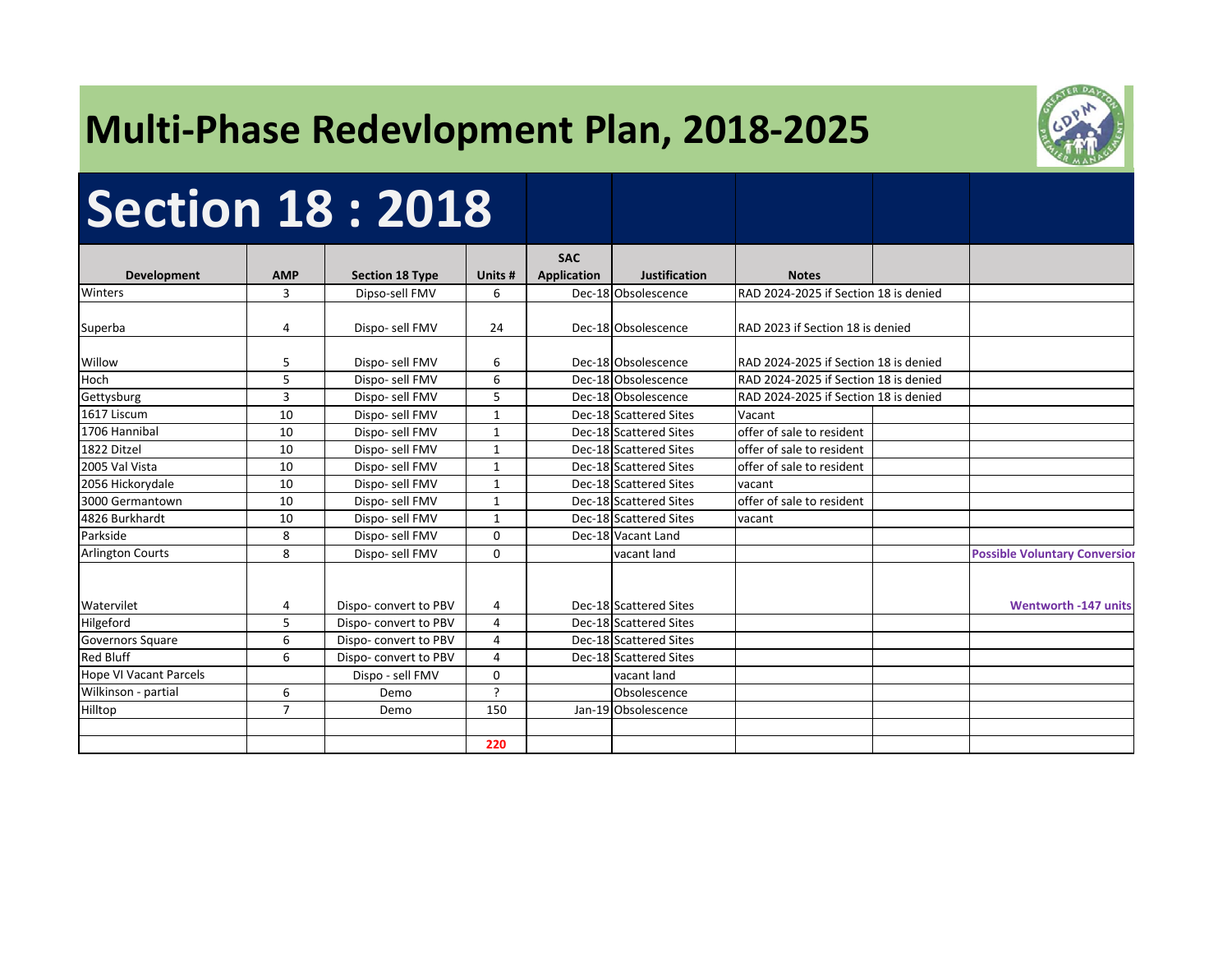# GDPM 2019 RAD (all properties will have up to \$1,800 in operating reserves per unit for reserve deposit)

**Total 397**

**Development AMP(s) Type of Development Unit # RAD Application Primary Funding SourceEstimated Capital Fund Contribution RAD Financing Plan Address** Brandt Meadows 1 1 New Construction‐Family 44 Submitted 4% TC, Bond Gap up to \$3.5M Aug-18 4236 Brandt Pike Telford Corona 6 Radomatic 16 Submitted Straight Conversion/Capital  $Funds$  \$35,000 550, 551, 557 Corona & Aug-18 538 Telford Telford Shoryer 6 rehab 24 Submitted HDGF #1 / \$1.8M 1907 & 2018 Shroyer ‐ Oakwood, 514, 520, 526, 532 Telford ‐Kettering Lori Sue 2 de 2 minor repair de Submitted | Capital funds \$260,000 Jan-19 3918 Lori Sue Ave. (Dayton) Revere 6 1.2M and the set of the set of the rehab the submitted HDGF#4 1.2M 1.2M May-19 2531 Revere Ave. (Dayton) 137 Imperial and 149 Imperial 5 minor repair 12 Submitted **Straight** Conversion/100%  $Capital$  Funds  $\frac{1}{2}$   $\frac{1}{2}$   $\frac{1}{2}$   $\frac{1}{2}$   $\frac{1}{2}$   $\frac{1}{2}$   $\frac{1}{2}$   $\frac{1}{2}$   $\frac{1}{2}$   $\frac{1}{2}$   $\frac{1}{2}$   $\frac{1}{2}$   $\frac{1}{2}$   $\frac{1}{2}$   $\frac{1}{2}$   $\frac{1}{2}$   $\frac{1}{2}$   $\frac{1}{2}$   $\frac{1}{2}$   $\frac{1}{2}$   $\frac{1}{2}$  137 & 149 Imperial Court (Dayton) Hallmark meridian 1 1 Substantial rehab 77 Submitted 9% LIHTC and Capital Funds **Funds Example 20** S3M Sep-19 50 Central Ave. (Dayton) Malden Hollencamp  $\begin{vmatrix} 3 & | & \text{rehab} & | & 21 & | & \text{submitted} & | & \text{HDGF \#2} & \text{S1,750,000} & \text{Feb-19 \mid 515 Malden Ave. (Dayton) } \end{vmatrix}$ Straight Conversion/

| Huffman Parnell                                            |   | rehab             | 12  | $Mar-19$  | HDGF H3              | \$1.7M    | Feb-20 1202 Huffman Ave (Dayton)                                                                                                                |
|------------------------------------------------------------|---|-------------------|-----|-----------|----------------------|-----------|-------------------------------------------------------------------------------------------------------------------------------------------------|
|                                                            |   |                   |     |           | Straight Conversion/ |           | 4330, 4324, 4326 Cityview                                                                                                                       |
| Cityview                                                   | 4 | minor repair      | 10  | Mar-19    | 100% Capital funds   | \$275,000 | (Dayton)                                                                                                                                        |
|                                                            |   |                   |     |           | Straight             |           |                                                                                                                                                 |
|                                                            |   |                   |     |           | Conversion/Capital   |           |                                                                                                                                                 |
| 2799 Argella                                               | 4 | minor repair      | 4   | submitted | Funds                | \$140,000 | Mar-19 2729 Argella                                                                                                                             |
| Madrid/Indian trails/<br>Washington<br>Village/Westerfield | ь | substantial rehab | 163 | $May-19$  | 4% with Bond Gap     |           | issue tox Grove, wasnington<br>Township, 500 Indian Trails<br>Dec-19 (West Carrolton) 8325<br>Washington Village Dr, 10<br>Westerfield Dr. (WT) |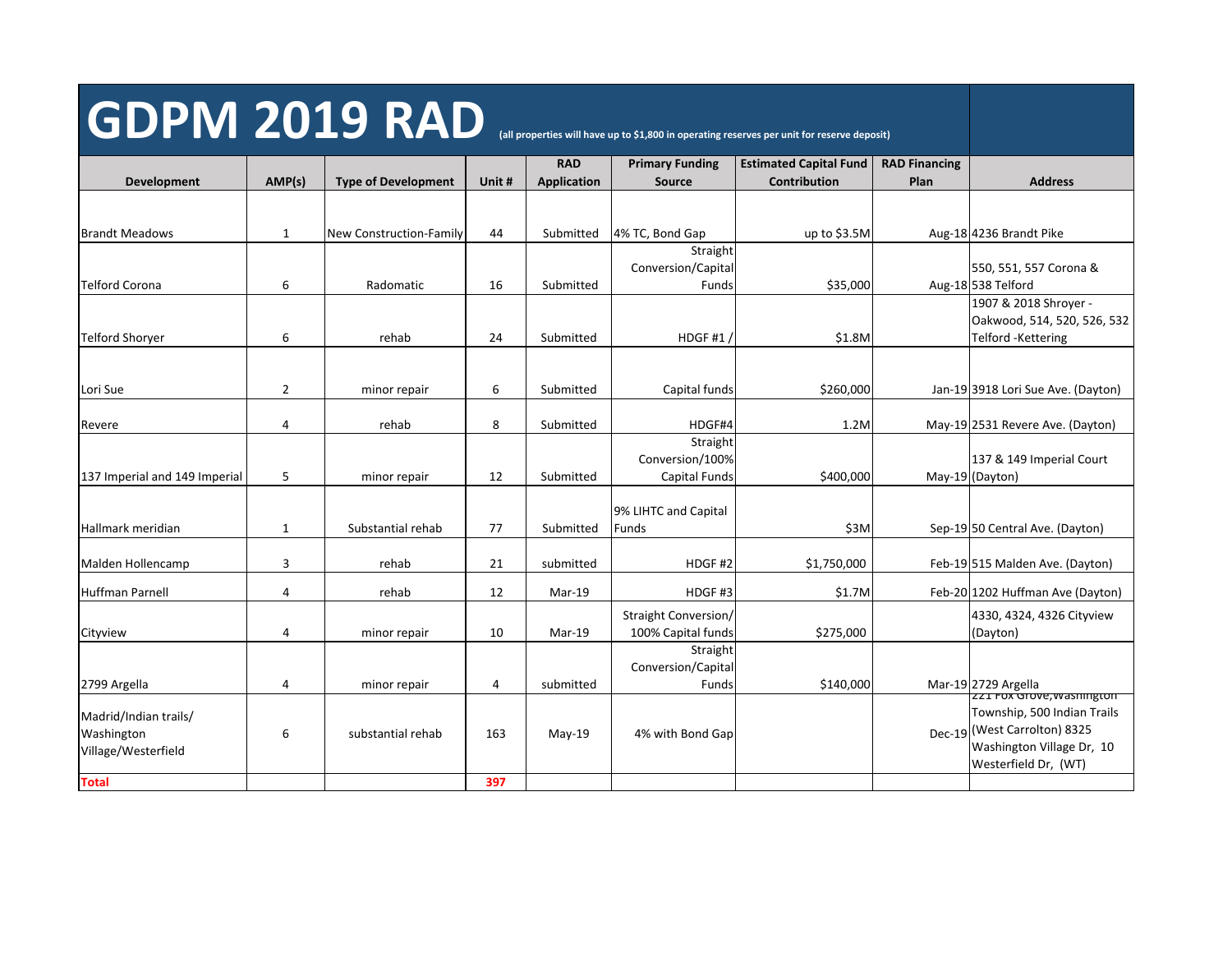| 2020 RAD & Choice                                                        |                |                            |        |                                  |                                         |                                           |                              |                                                                                                          |
|--------------------------------------------------------------------------|----------------|----------------------------|--------|----------------------------------|-----------------------------------------|-------------------------------------------|------------------------------|----------------------------------------------------------------------------------------------------------|
| Development                                                              | AMP(s)         | <b>Type of Development</b> | Unit # | <b>RAD</b><br><b>Application</b> | <b>Primary Funding</b><br><b>Source</b> | <b>Funding Application</b><br><b>Date</b> | <b>RAD Financing</b><br>Plan | <b>Address</b>                                                                                           |
| DeSoto - Choice<br>Redevelopment                                         | $\overline{7}$ | New Construction-Family    | 75     | Feb-20                           | 9%                                      | 20-Feb                                    |                              |                                                                                                          |
| Quitman                                                                  | 5              | Preservation-Family        | 6      | Aug-21                           | capital                                 | Aug-21                                    |                              | Feb-22 443 Quitman                                                                                       |
| Riverside and Frederick (Amp<br>2) Triangle View Short Helena<br>(AMP 1) | $1$ and $2$    | Preservation-Family        | 110    | May-20                           | 4% BOND GAP                             | May-20                                    | Feb-21                       | 4011 Iddings, 4806 Frederick<br>Pike<br>2728 Triangle, View 40 E<br>Helena                               |
| Bellefontaine/Channingway<br>/wayne/pompano/Misty<br>Lane/Fisher/        | 5              | Preservation-Family        | 120    | May-20                           | 4% BOND GAP                             | May-20                                    | Feb-21                       | 5151 Bellefontaine Ridge;<br>6000 Channingway; 4511<br>Wayne Meadows Circle,<br>Pompano; 5541 Misty Lane |
| Smithville                                                               | 4              | Preservation-Family        | 22     | Aug-20                           | HDGF#4                                  | Aug-20                                    |                              | Apr-21 1509 S. Smithville                                                                                |
| <b>Total</b>                                                             |                |                            | 333    |                                  |                                         |                                           |                              |                                                                                                          |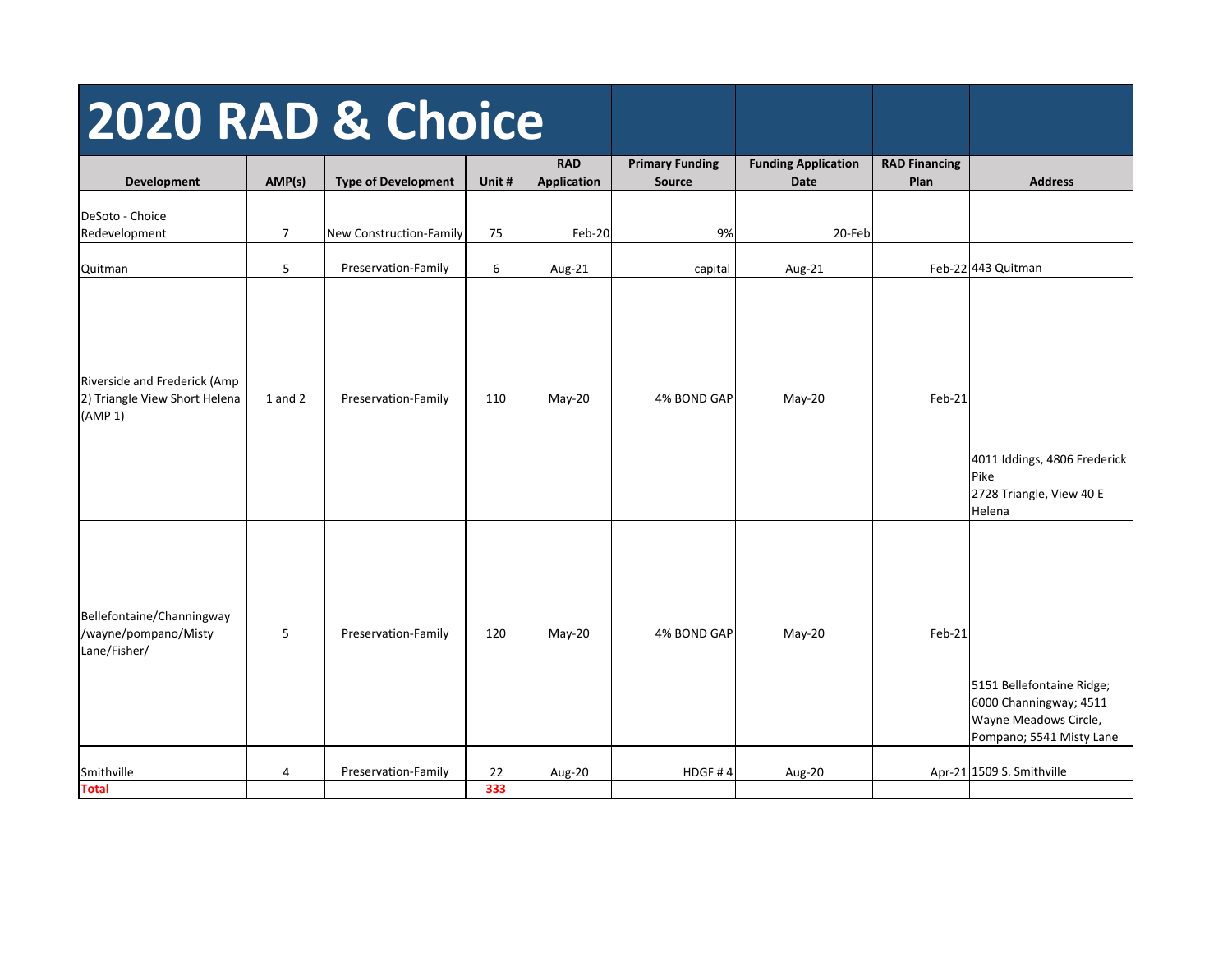| 2021 RAD & Choice                                        |                |                                |     |          |                                                     |          |            |                                                   |
|----------------------------------------------------------|----------------|--------------------------------|-----|----------|-----------------------------------------------------|----------|------------|---------------------------------------------------|
| DeSoto-Choice<br>Redevelopment                           | $\overline{7}$ | <b>New Construction-Family</b> | 60  | $Feb-21$ | 9%                                                  | $Feb-21$ |            |                                                   |
| West Dale/ Riverview<br>(Riverview may help<br>westdale) | 3              | Preservation-Family            | 194 | $May-21$ | 4% bond gap                                         | $May-21$ |            | 110 Melba St.; 3310 W<br>Feb-22 Riverview         |
| Fitch Hawthorn/Hawthorn<br>Village (amp 3)               | 5 & 3          | Preservation-Family            | 13  | $Jun-21$ | HDGF#5                                              | $Jun-21$ |            | 10 Fitch St. and 1003<br>Feb-22 Germantown Street |
| <b>Total</b>                                             |                |                                | 267 |          |                                                     |          |            |                                                   |
| 2022 RAD & Choice                                        |                |                                |     |          |                                                     |          |            |                                                   |
| DeSoto-Choice<br>Redevelopment                           | $\overline{7}$ | New Construction-Family        | 70  | Feb-22   | 9%                                                  | $Feb-22$ |            |                                                   |
| Metropolitan                                             | 1              | Preservation-Senior            | 78  | $Feb-22$ | 4% LIHTC (or 9%<br>LIHTC combined with<br><b>HM</b> | $May-22$ |            | Feb-23 50 Central Ave.                            |
| Mt. Crest / Woodview/                                    |                | Preservation-Family &          |     |          | 4% LIHTC with Bond                                  |          |            |                                                   |
| Wilmington/Rosemont                                      | 4              | Senior                         | 199 | $May-22$ | Gap                                                 | $May-22$ | Feb-23 Ct. | 700 Mt. Crest; 1014 Sunshine                      |
| <b>Total</b>                                             |                |                                | 347 |          |                                                     |          |            |                                                   |
|                                                          |                |                                |     |          |                                                     |          |            |                                                   |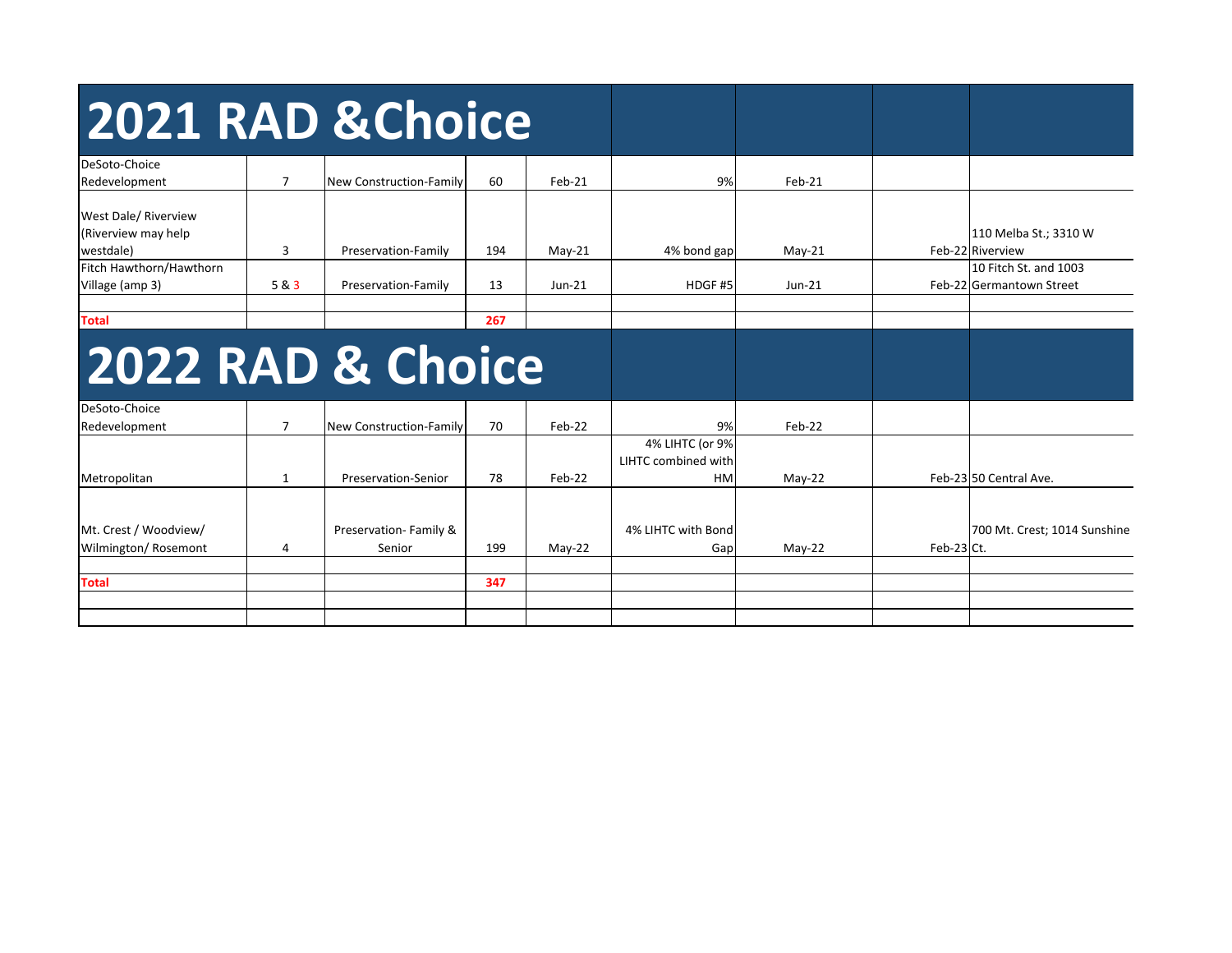| 2023 RAD & Choice                                      |                |                                                         |     |          |             |          |        |                                                                                         |
|--------------------------------------------------------|----------------|---------------------------------------------------------|-----|----------|-------------|----------|--------|-----------------------------------------------------------------------------------------|
| DeSoto-Choice                                          | $\overline{ }$ | New Construction-<br>Senior                             | 60  | $Feb-23$ | 9% LIHTC    | Feb-23   |        |                                                                                         |
| Redevelopment<br>Grand                                 |                | Preservation-Senior<br>(may be voluntary<br>conversion) | 95  | Feb-23   | 9% LIHTC    | Feb-23   |        | Feb-24 465 Grand Ave                                                                    |
| Superba (if Section 18 denied)                         | 4              | preservation or new<br>construction                     | 24  | $May-23$ | HDGF#8      | Jun-23   | Feb-24 |                                                                                         |
| Friden Whitmore/Olive Hills &<br>Caliph Ct and Cornell | 3 & 2          | Preservation-Family                                     | 189 | $May-23$ | 4% bond gap | $May-23$ |        | Feb-24 4602 Friden Ct.; 7505<br>Bronson St.; 5000 Caliph Ct.;<br>2012 Cornell Ridge Dr. |
| <b>Total</b>                                           |                |                                                         | 368 |          |             |          |        |                                                                                         |